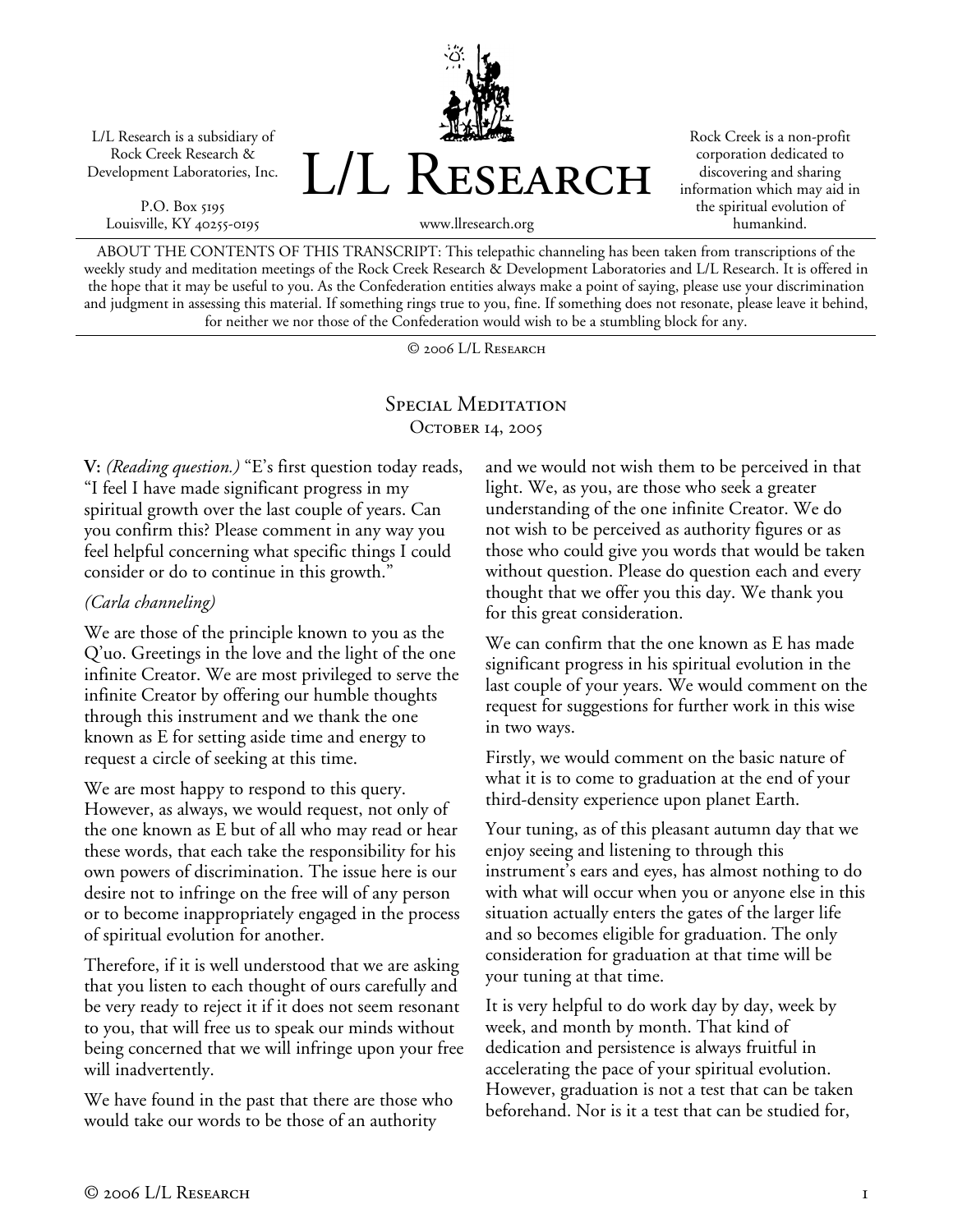in the sense of cramming for a final, as this instrument would say.

When we speak of the word "tuning" or consider the vibratory energy that you hold at a certain moment, we are not speaking of anything physical. We are not even speaking of the weak electrical charge of your thoughts. That is an artifact of third density and space/time.

We are speaking of that tuning which is a true reading or readout of your state of mind at any particular moment. The tuning that you have at the moment of your entry into the gates of larger life may be radically different from your tuning at this time. We are in no position to know your future.

Each choice that you make between now and the moment of your death, whenever that is, will readjust the vibratory energies of your energy body and will change your readout. This process will go on in a completely open and fluid manner until the point at which your consciousness separates from your physical body and enters through what this instrument has called at times, in a somewhat joking manner, the Pearly Gates. We call them the gates to the present moment, the gateway to intelligent infinity, or simply, as this instrument terms it, the gateway to larger life.

This is not to discourage the one known as E from taking pride in the accomplishments which are his and in the changing of his vibratory rate as it has been changed by his seeking, suffering and entering of the silence. It is rather to orient the one known as E to a deeper realization of what it is to enter the graduation process.

In truth, the vibratory levels with which you entered incarnation upon planet Earth will most likely not have altered tremendously when you leave the planetary environment of Earth. What will have changed is the readout of your energies within each of what this instrument would call your chakras and the overall balanced readout of all of your chakras that together make up your ultimate vibration as you leave Earth and space/time through the gateway to intelligent infinity or to larger life.

Each time that you perceive an ethical question and move to respond in a heartfelt way to that ethical question, the choice that you have just made rebalances your entire energy body as well as altering the vibratory readout on the chakras to which these

decisions apply. Unfortunately, for those who would like to see their progress as an unending upward climb, one day's good work can be completely undone by another day's error in thinking. Polarity is very fluid. It changes from moment to moment and from day to day.

Each day we would encourage the one known as E to awaken with the realization that this is a new day. This clears the way for you to make the most use possible of the catalyst that is offered to you during this day. Each day you will receive various elements of catalyst that create in you various thoughts in response. Examine these thoughts to see where your point of view leads you in responding to catalyst.

Again, this is not to discourage you from making a concerted effort to progress. It is simply to say that the work that you do is a work in progress and that you are not building precisely the way entities build buildings in third density. You cannot and do not, in spiritual work, build your footings and then your walls and then your roof and so forth. In actuality you are building parts of all elements of your building of self. You are creating elements of the structure of your self by the decisions and the choices that you make.

The most helpful way to progress quickly is never to unmake a choice. However, we have found that it is almost inevitable in third density that entities will make and unmake choices repeatedly, not always being consistent. And each time that the inconsistency occurs and the choice to love without condition, or whatever choice of an ethical nature that you have made, is then rescinded, this changes your vibratory level.

It is not possible to hold on to past glory. Rather, the most helpful thing to be before your mind is always the moment and the choice of this moment.

Secondly, in this regard we would note that to those who perceive, at the heart level, the absolute centrality of service to others as a polarized choice, it is close to inevitable that at the moment of death and the entry into graduation, your vibratory level will reflect that basic choice. Once you have awakened and begun the process of spiritual seeking, the odds are heavily in your favor that your vibratory level at that time will reflect a satisfactory level of service-to-others polarity for you to be able to have the opportunity to graduate.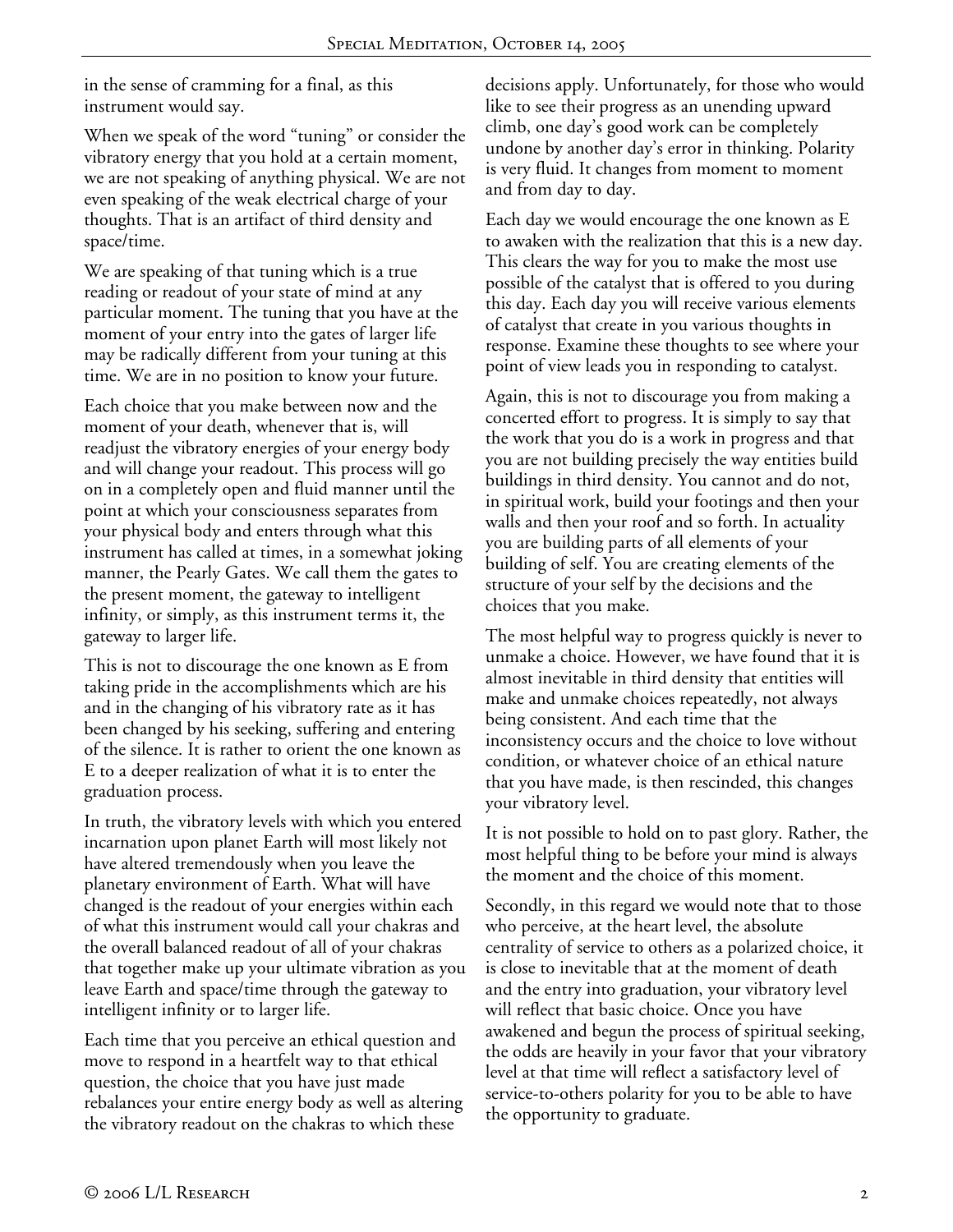We say this in order to take away that feeling of needing to pass a test. It is the essence of the grasping of the centrality of the choice of service to others as a polarity that is the most substantial part of how your energy body will be vibrating at the time of your passing through that gateway, rather than the day-to-day details that vary according to those transient and ephemeral circumstances that come and go, rise and fall away again in the course of any lifetime.

Therefore, rather than being overly concerned about any one choice, any one day, or any one action, keep moving back in your mind to the central point and to your first faithful choice of polarity. Affirm and reaffirm that choice. This is your fulcrum. This is the source of your power as a choice-making spiritual seeker.

Then, each day, let the day be a new one and see what you can do to make this day a day in which you have upheld that basic choice to the very best of your ability as a spiritual seeker.

As to what you can do from this point onward to keep moving in the direction which you have started, we would simply encourage you in two ways. Firstly, we would encourage you on a conscious, mental and intellectual level to engage your powers of analysis on a daily basis. Perhaps the evening is your most convenient time for this exercise but it can profitably be done at any point during the day that is convenient to you. Take time to analyze those thoughts that have been uppermost in your mind. It may even help you to jot them down on a computer or with pen and paper. Where has your mind been today? What are your thoughts? What emotions occupied your attention? Ask yourself this on a daily basis. It is an efficient and not a time consuming way to respect and honor your own thoughts.

It is notable how many good thoughts entities who are seeking have, to which they do not pay attention. Pay attention to your thoughts! Spiritually speaking, your thoughts are the objects that furnish the rooms of your consciousness. Furnish well, my brother, that room of consciousness.

And if you are not satisfied with the quality of those furnishings, analyze with that excellent intellect of yours precisely where you are dissatisfied with your own performance and muse, asking yourself how you might encourage yourself to be more focused

and more centered when those same themes of thought and feeling come up tomorrow.

Secondly, as always, we encourage any entity who attempts to live a spiritually oriented life to make time on a daily basis for silence. The distracting and seductive power of noise and activity is remarkable in your culture for its constancy. Even in the midst of seemingly rural circumstances there is busyness and noise, distraction and seduction.

Entering the silence, one at last closes the door on distraction and seduction. We always recommend meditation, which is a very straightforward thing in our minds, consisting of sitting, lying or walking while keeping inner silence. If thoughts arise, allow them to arise but do not following them. Let them fall away. When more thoughts arise, be just as tolerant of them but do not follow them. Let them all fall away.

It may be that your experience of meditation is nothing but watching your thoughts arise and then fall away. That is acceptable and will be helpful to you. It is not to the one who meditates perfectly that advancement and awareness are given. It is to the one who is persistent.

There is a tremendous cultural bias towards looking for some kind of result from any action that is undertaken. Sometimes in the life of the spirit meditation seems to produce moments of great realization and that feeds into the spiritual materialism of thinking that the meditation has produced a result and therefore is a good thing. In fact, it is the discipline of submitting the body and the mind to being shut down and to entering the sacred space within your own heart in a conscious manner that creates the environment in which what this instrument would call results are recorded or are seen.

Therefore, as you choose your manner of meditation, see what you can do to find for yourself a time of day and a place which is as much as possible stable for your time of silence. Like anything else, such times are a habit. When you have established a habit, it is much easier to continue a spiritual practice. Until you have established a routine, shall we say, your practice does not have a convenient nook or cubbyhole in which to park itself and so each day there is a moment of anxiety when you realize that you have not yet provided for yourself the opportunity either to enter the silence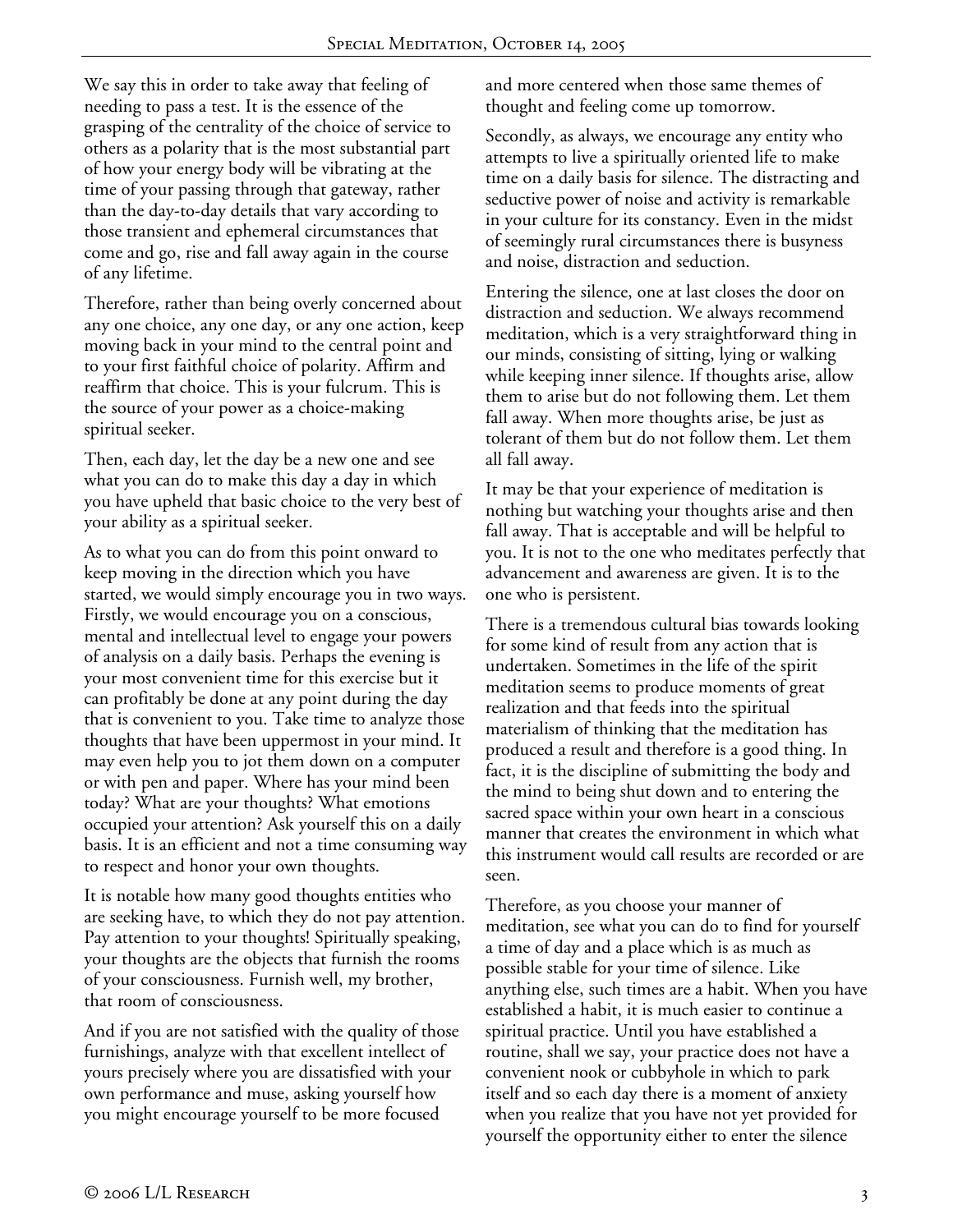and to listen for that still small voice within the silence that is the Creator or to analyze and think about your thoughts of the day and of the previous day. Finding a place in your daily routine that works for you for these disciplines is, to our way of thinking, very helpful in that it allows you the daily opportunity to fulfill your basic goal of attempting to accelerate the pace of your spiritual evolution.

We do not insist upon any particular kind of meditation and believe that there are many different variations on meditation that are equally helpful. There are some who find working and walking in nature to be their most effective visit to their own heart of hearts.

There are others who find open-eyed meditation, gazing, for instance, at a white sheet or white wall, to be the most helpful form of meditation.

There are others who find visualization a very helpful focus for meditation and others who find chanting or mantra helpful.

We encourage you to follow any and all of these variations in entering the silence until you have found one that you really feel is your own. Then, my brother, make it your own. Create a rule of life for yourself that includes the daily observance of these disciplines. This basic reserving of time is a tremendously powerful resource and creates an environment for enhanced spiritual growth.

May we ask if there is another query at this time?

**V:** Thank you, there is. E's second query is, "Do you see my work with DNA activation and Ormus as beneficial to my spiritual evolution?"

# *(Carla channeling)*

We are those known as the Q'uo, and we are aware of your query, my brother. The one known as V and this instrument were speaking earlier concerning this very question, and it was mentioned that almost anything is helpful to spiritual growth. We would agree with this assessment. We cannot offer you a general estimate of the value either of the DNA Enhancement study or of the Ormus study, although we grasp the excellence of the energy connected with those who do this work. Moreover, we grasp that in both instances entities of considerable spiritual polarity and power are working with valid and legitimate principles within

the natural world and producing provocative and helpful material.

What we can say is that when working with such concepts and areas of study as these it is well to question that which you are studying with the same kind of trust in your own powers of discrimination that we have asked you to invoke when looking at our thoughts. Do not assume that any so-called outer authority can be trusted.

It is not that entities would wish to produce untrustworthy material. Rather it is that all material must come into the energy system of one particular individual. It is not a one-size-fits-all world at all, in terms of truth. That which would simply be truth to one person might become a very unbalanced truth that for a particular entity could be overvalued as being something that is true for all people, whereas this is never the case. Something that is helpful to you on one day may not be helpful to you on another. Something that you work with very usefully at one point may need to be put down and forgotten entirely as a higher truth comes to you along the lines that you were studying.

Therefore, we ask you to remain sensitive to the present moment and to the person that you are as you approach the material as it appears to you today. Do not be afraid to let go of something that has seemed to you to be the truth in the past. Rather, lift up that which you are studying this day to the light of your present mindset.

And if you sense that there is any lack of resonance in that which you are studying, then we would ask you to put that resource down for the present. For this day it is not helpful to you. Take it up again another day and see if the resonance has returned. Either something about the material has changed, or something about you has changed. Allow those things to change. But you may always reinvestigate any body of material to see if you may reenter it at a different level and find use for it once again.

Try to remember that everything in the process of a spiritual evolution is in flux. You are dancing with the various influences and energies in your life. Blessed is the entity whose dance is not completely bogged down in the dance of relationships, the dance between the self and groups and so forth. Blessed indeed is the entity who has balanced these energies to the point where the life in its totality may be viewed as a spiritual experience.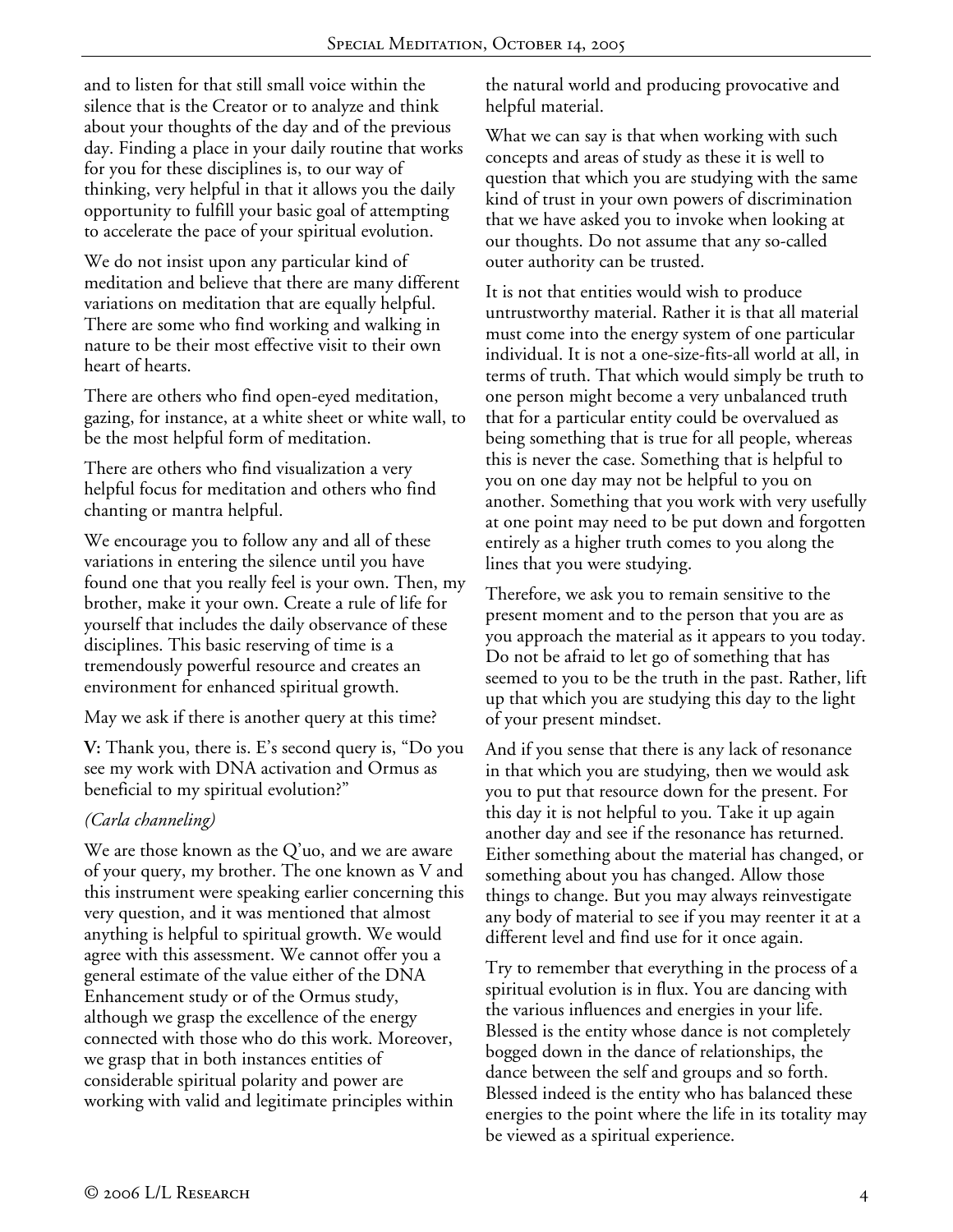When all things are seen as sacred, then the potential for accelerating the pace of your spiritual evolution becomes ever greater. We encourage you to see all things as grist for the mill.

May we ask if there is another query at this time?

**V:** Thank you Q'uo. That response also spoke to E's third question. So I will move on to number four: "I feel that I am a wanderer. Can you confirm? Please comment on where wanderers return to after graduation from third density."

# *(Carla channeling)*

We are those of Q'uo, and are aware of your query, my brother. We can confirm indeed that you are a wanderer. The choice of where you go after you have completed graduation from third density is a choice that will not be made until that moment.

Upon the physical death of the body which is connected to your spirit complex there is a period of unknown length during which you finish that business that is yours within third-density life. This includes a carryover as you stand in the gateway where the expectations that you have of the life to come or what this instrument calls the larger life meet the actuality of that larger life.

For many people there is a time of clearing away of expectation of an unknown duration depending upon the tenacity to which certain expectations are held to the self.

# *(Side one of tape ends.)*

# *(Carla channeling)*

For instance, if an entity desires or expects to see the one known as Jesus or the one known as the Buddha, then there will need to be a certain amount of time during which these expectations are fulfilled.

When an entity's mind and consciousness are clear at last of expectation, then that entity is ready to go through the process of actual graduation. That process is as simple as moving into the light and stopping at the place that feels the most comfortable, neither too much light nor too little light.

It will not be obvious at all as to whether that final destination, that place of stopping, is in third density or fourth density. Once you have stopped, then you will discover, along with your higher self, what your point of destination has been. If you are still in third density, then you and your higher self will talk

together, looking over your incarnation that has just taken place and choosing the next location for thirddensity work. Once that location has been chosen, then you and your guidance system will move into discussions concerning the actual setup and shape of the incarnation to come.

If, on the other hand, you have stopped at a point that is further than third density, whether it be fourth, fifth, or sixth density, then it may be assumed that that location is your embarkation point for your next incarnation. It may be that you will not move back to your previous destination, in other words, that destination from which you came to offer yourself to service upon planet Earth. It may be that there will be incarnations that simply rebuild and rebalance parts of yourself that in some way were damaged during the sometimes very rough and tumble processes of third-density incarnation.

In the end, when all impediments to your returning to your place of origin have been met and balanced, you and your guidance system, or your higher self as this instrument calls it, will then do the same kind of thinking and planning that we were speaking of an entity doing in third density when they do not get to graduate and when they are simply planning their next incarnation.

For one who has wandered, such as you, the universe is quite open. You and your guidance system will discuss the needs of your beingness for rest, for learning, or for further service. These discussions and considerations will take in the full range of your beingness in a way that it is difficult to share with you with words.

Were you to attempt to write down the fullness of these considerations you would discover that the document that you produced would be thousands and thousands of pages long. It is no inconsiderable thing to choose the manner of your expression when you have cleared service as a wanderer in a lower density and you are now contemplating your next move.

Generally speaking, you will be consulting not only with your guidance system as a person, but with the guidance system of the group of wanderers of which you are a part. And while it is not certain, it is very likely that you, as a member of that group, will choose, after due consideration and deliberation with other members of that group, to serve again as a group in another situation in which you become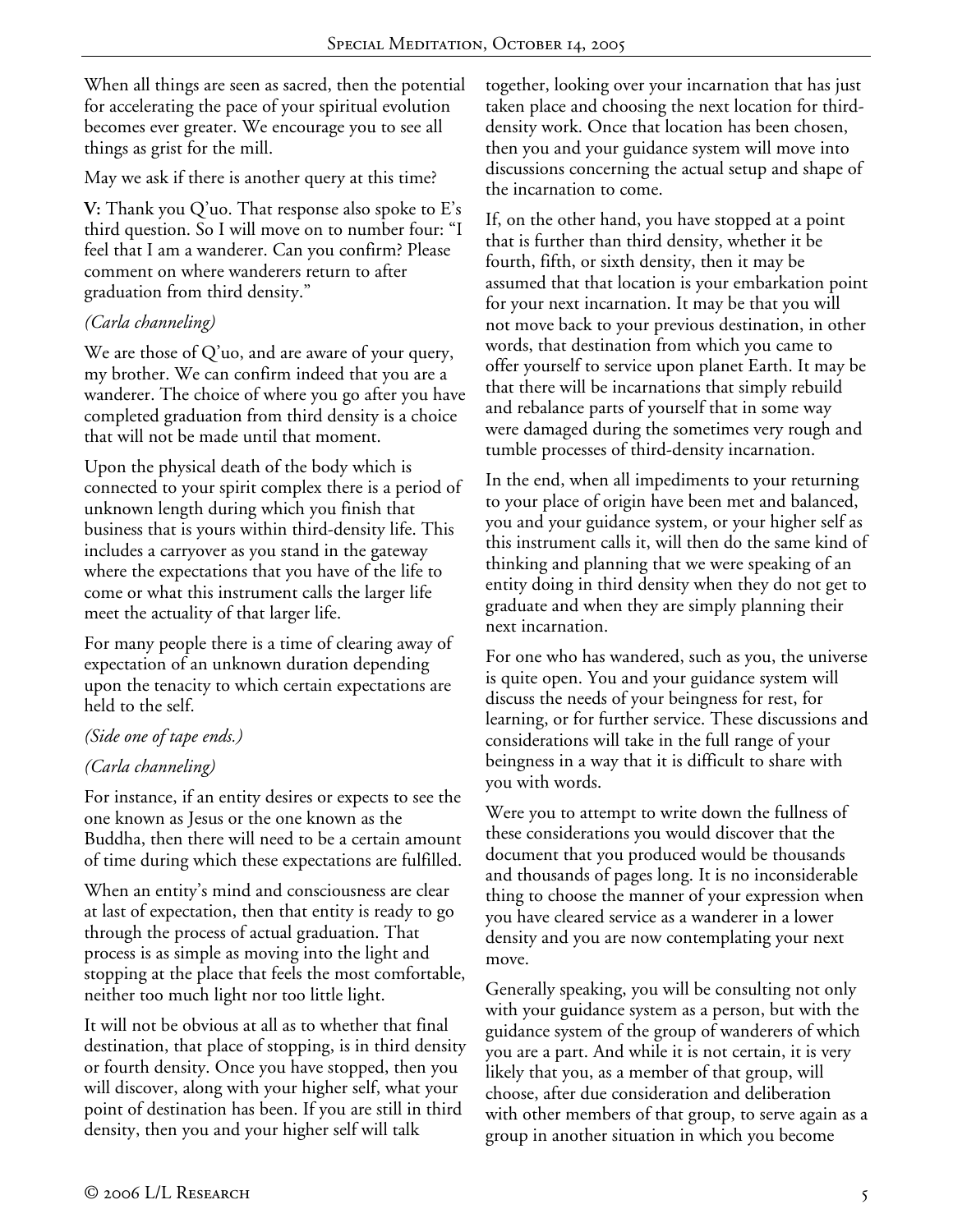wanderers once again and enter into becoming natives of a lower density in order to serve as light bearers and lighthouses, as this instrument would say it.

May we ask if there is another query, my sister?

**V:** Yes. "Please assess the probability of a pole shift in this planet's near future. Please comment in any way you find helpful about the end of the Mayan calendar and 2012."

# *(Carla channeling)*

We are aware of your query, my brother. We are those of Q'uo. That which we have to share with you on this subject is somewhat limited because of the fact that these considerations are part of your process at this time. We would say three things:

First of all, the likelihood of planetary pole shift is nearly certain. The only question is when that shift shall occur. What entities such as L/L Research hope to accomplish with their service is the delaying of such a time of planetary annihilation and, if possible, the softening of that blow so that it is possible to have the shifting occur in stages which the planet and some of its population can survive. This is simply in order to create the continued environment within which third-density entities have the continuing opportunity to make the choice of service to others or service to self.

Secondly, the Mayan calendar and many other systems indicate that 2012 is the end of an Age. Indeed, the Mayans end time is in 2012, at the Winter Solstice. This is an accurate assessment of the movement of the planet itself into the Age of Aquarius. This Age begins a kind of octave and is a tremendous shift. It is occurring very much on time and on schedule. It is, however, to be noted that this event is metaphysical rather than physical. There is nothing inevitable, in terms of physicality, about what is going to occur at the Winter Solstice of 2012.

It is the hope of many entities such as this instrument that in between now and 2012 it will be possible to continue to create an environment in which entities may awaken as to the choice of polarity that they have to make. It is equally hoped by this instrument and many others that they will be able to serve by helping the planet itself, and in this case we are speaking of the third-density Gaia, after 2012. There is a considerable amount of restitution

and rebalancing which entities such as you and this instrument may do in order to help the planet itself to heal after the grievous wounds inflicted upon it by the humankind that dwells upon this planet.

Third density itself is waning. The need for wanderers and their lightening of the planet will cease in 2012. However, the need for all of those who live and who dwell on planet Earth as natives, which includes all wanderers, continues to be that of being loving stewards of the planet itself.

It is possible, when you search your heart, that you may find great resonance not so much in your service to the people of planet Earth as to your determination to serve the planet itself. And that is something you may ponder.

In leaving this subject we would take note that we found this instrument's vibration dropping considerably when this question was asked. And that indicates to us, since we know that this instrument herself is not fearful concerning the times to come, that the query that you asked held a certain amount of fear.

In an atmosphere of fear, it is difficult for the truth to come through. If that fear is held and if the focus of that fear is gradually intensified with each new specific piece of information found, then we would observe that you are creating the potential for undoing the work of polarization in consciousness that you so carefully and persistently have pursued.

If you find yourself dwelling in the precincts of fear, cast your minds immediately to the grave. Lie down in your grave and realize that this is the end of your body. When you have gotten very clearly in mind the inevitability of physical death, arise from that grave. For today you are alive! Today the sun shines upon you and you bloom like a flower. In your blooming, praise the one infinite Creator and know that both in life and in death your consciousness is unchanged.

Is there a final query at this time?

**V:** Indeed there is. "Please tell us about the nature of physical life in fourth density, including details about jobs, home and family, those things that seem to make up the mundane part of third-density life."

# *(Carla channeling)*

We are those of Q'uo, and are aware of your query, my brother. In a way, it is not at all difficult to